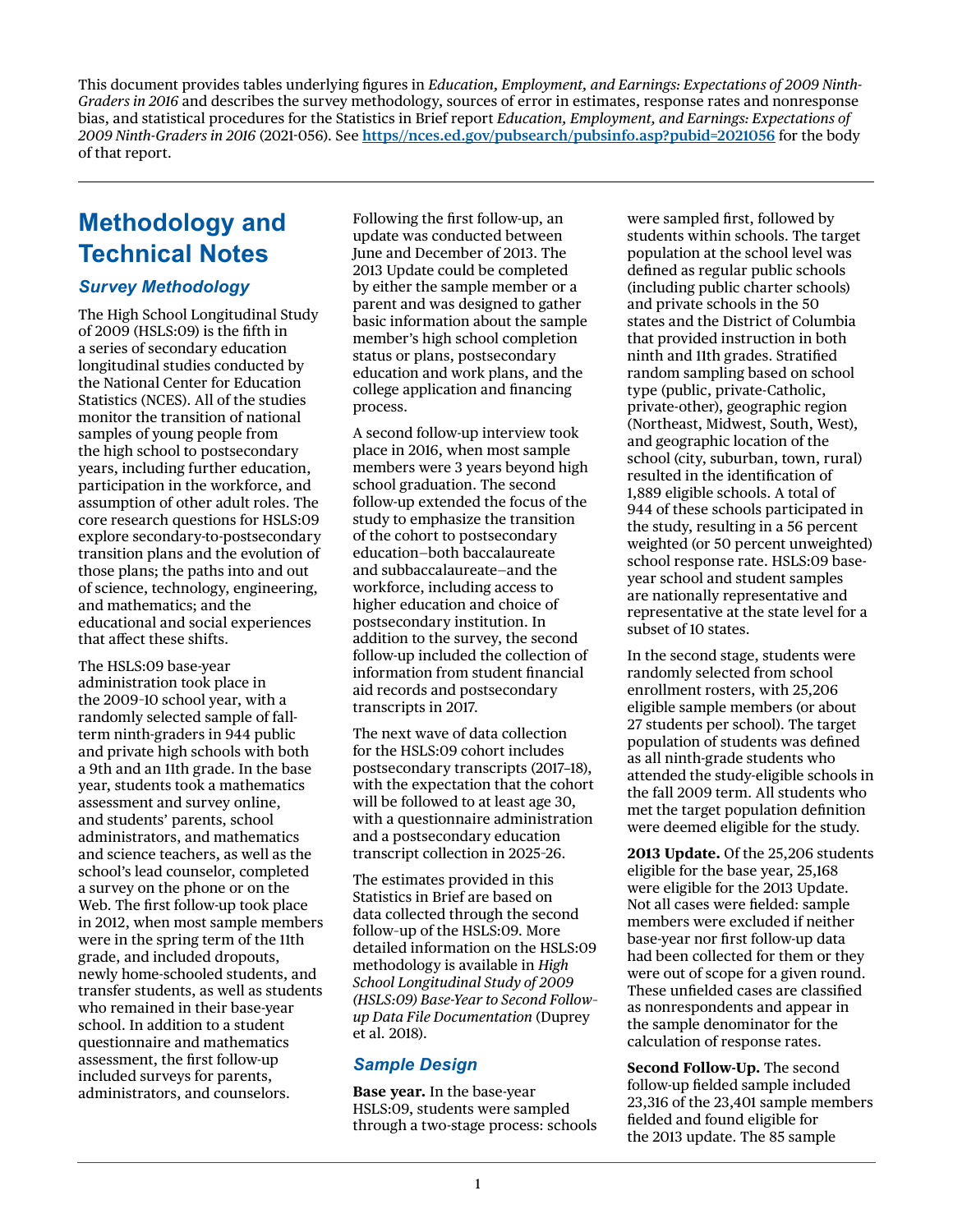members not fielded withdrew from the study between the end of the 2013 Update collection and the beginning of the second follow-up data collection or were found to be deceased.

#### *Response Rates*

The second follow-up data collection ended with a 74 percent participation rate (17,335 sample members participated). However, the weighted unit response rate for students with responses in the second follow-up and the base-year data collection was 67.9 percent.

Unit nonresponse bias analyses were conducted for the respondents corresponding to the analytic weight, W4STUDENT. Approximately 23.9 percent of the 67 statistical tests conducted for the student-level unit response data identified bias statistically significant at the .05 significance level prior to adjusting the weights for nonresponse. After adjustment, no tests were statistically significant at the .05 level of significance, and the median absolute relative bias was reduced by 100 percent. The results of the nonresponse bias analyses suggest that there is not a substantial bias due to nonresponse after adjusting for that nonresponse (Duprey et al. 2018).

At the item level, S4OCC30EARN had an unweighted item response rate of 82.1 and required nonresponse bias analysis. The characteristic with the greatest significant bias was male/ female.

### *Weighting*

Analytic weights are used in combination with software that accounts for the HSLS:09 complex survey design to produce estimates for the target population, with appropriate standard errors. When appropriately weighted, the HSLS:09 data are generalizable to the U.S. population of ninth-graders who were attending schools with both a 9th and an 11th grade in fall 2009.

Estimates for this report were produced using the analytic weight associated with the students who responded to the second follow-up in 2016/17 (W4STUDENT). This weight is for analyses specific to the second follow-up. The estimates generated with this weight are associated with the HSLS:09 target population of ninth-grade students adjusted for the number of deceased students observed in the HSLS:09 sample. Corresponding balanced repeated replicate (BRR) weights were used to compute standard errors.

### *Statistical Procedures*

Comparisons of medians and proportions were tested using Student's *t* statistic. Differences between estimates were tested against the probability of a Type 1 error or significance level. The statistical significance of each comparison was determined by calculating the Student's *t* value for the difference between each pair of proportions and comparing the *t* value with published tables of significance levels for two-tailed hypothesis testing. Student's *t* values were computed to test differences between independent estimates using the following formula:

$$
t = \frac{E_1 - E_2}{\sqrt{se_1^2 + se_2^2}}
$$

where  $E_{\rm 1}$  and  $E_{\rm 2}$  are the estimates to be compared and  $se_{1}$  and  $se_{2}$  are their corresponding standard errors.

No adjustments were made for multiple comparisons. It is important to note that many of the variables examined in this report may be related to one another and to other variables not included in the analyses. Complex relationships should be fully explored and warrant further analysis. Readers are cautioned against drawing causal inferences based on the results presented.

### *Variables Used*

All variables are available through DataLab. The variable names are in all capital letters. All estimates were computed using the sample weight, W4STUDENT, because all of the variables come from the second follow-up student interviews.

Additional detail on the questions sample members were asked and how variables were recoded in DataLab follow.

The analyses presented in this Brief focus on sample members' expected highest level of education and expected occupation at age 30. In the second follow-up questionnaire, sample members were asked, "As things stand now, how far in school do you think you will ever go?" (S4EDUEXP).

Sample members were also asked, "As things stand now, what is the job or occupation that you expect or plan to have at age 30?" (X4STU30OCC2). The jobs written in by sample members were classified into the corresponding 2-digit 2010 Occupational Information Network— Standard Occupational Classification (O\*NET-SOC) code. The categories were:

- Management Occupations;
- Business and Financial Operations Occupations;
- Computer and Mathematical Occupations;
- Architecture and Engineering Occupations;
- Life, Physical, and Social Science Occupations;
- Community and Social Services Occupations;
- Legal Occupations; Education, Training, and Library Occupations;
- Arts, Design, Entertainment, Sports, and Media Occupations;
- Healthcare Practitioners and Technical Occupations;
- Healthcare Support Occupations;
- Protective Service Occupations; Food Preparation and Serving-Related Occupations;
- Building and Grounds Cleaning and Maintenance Occupations;
- Personal Care and Service Occupations;
- Sales and Related Occupations; Office and Administrative Support Occupations;
- Farming, Fishing, and Forestry Occupations;
- Construction and Extraction Occupations;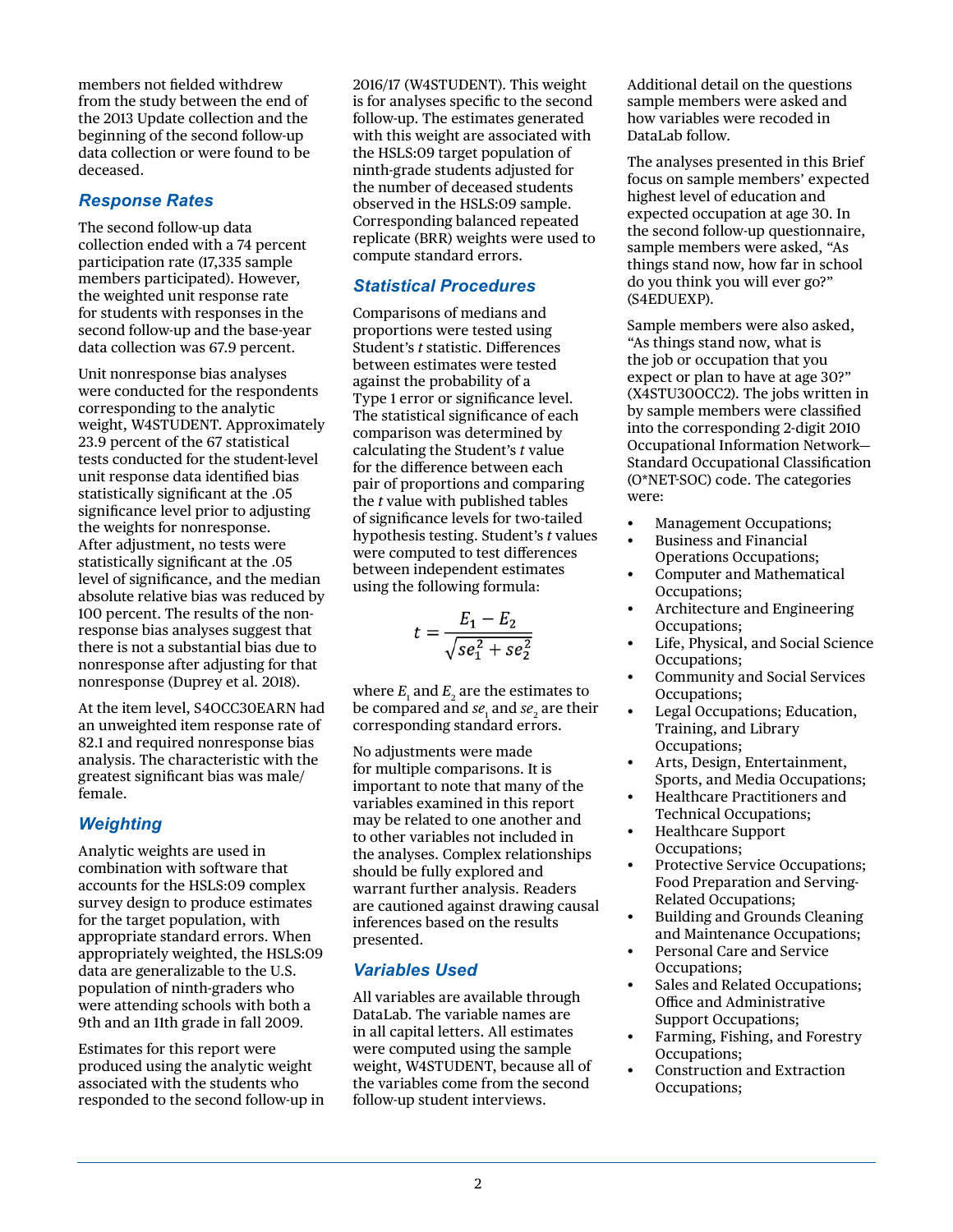- Installation, Maintenance, and Repair Occupations;
- Production Occupations;
- Transportation and Material Moving Occupations; and
- Military Specific Occupations.

Thirty-six percent responded that they "don't know" what occupation they expect or plan to have at age 30 and another 1.5 percent were not planning to work. Responses that were uncodeable were treated as missing (these represented 3 percent of all responses).

The O\*NET-SOC code categories were then grouped by industry for the analyses presented in this report:

- arts and entertainment,
- business and management,
- education.
- healthcare,
- military and protective services,
- other,
- service industry occupations,
- STEM fields, and
- trades and technical occupations.

Arts and entertainment occupations include arts, design, entertainment, sports, and media occupations. Education fields include teaching, education, training, and library occupations. Business and management occupations include management occupations as well as business and financial operations occupations. Healthcare occupations include healthcare practitioners, technical occupations, and healthcare support occupations. STEM occupations include computer and mathematical occupations, architecture and engineering occupations, and life, physical, and social science occupations. Service industry occupations include food preparation and serving-related occupations; personal care and personal service occupations; and community and social services occupations include farming, fishing, and forestry occupations;

**Variables used. The variables used in this report are listed below. The program files that generated the statistics presented in this Statistics in Brief can be found at [https://nces.ed.gov/pubsearch/](https://nces.ed.gov/pub-search/pubsinfo.asp?pubid=2021056) [pubsinfo.asp?pubid=2021056](https://nces.ed.gov/pub-search/pubsinfo.asp?pubid=2021056).**

| Label                                                                         | Name            |
|-------------------------------------------------------------------------------|-----------------|
| Sample member's highest level of education<br>expected                        | <b>S4EDUEXP</b> |
| Sample member's expected occupation at age<br>30: 2-digit ONET-SOC code       | X4STU30OCC2     |
| Sample member's job at age 30: expected<br>yearly earnings                    | S4OCC30EARN     |
| Importance of balancing work and personal<br>life compared to salary          | S4JOBBALANCE    |
| Importance of contributing to society<br>compared to salary                   | S4JOBCONTRIB    |
| Importance of autonomy in deciding how to<br>get work done compared to salary | S4JOBDECISION   |
| Importance of geographic location compared<br>to salary                       | S4LOCATION      |
| Importance of job security compared to salary                                 | S4JOBSECURE     |
| Importance of working with a team compared<br>to salary                       | S4JOBTEAMWRK    |

production maintenance, and repair occupations; production occupations; and transportation and material moving occupations; construction and extraction occupations; installation, occupations. Military and protective services occupations include protective service occupations and military specific occupations. Other occupations include legal occupations; building and grounds cleaning and maintenance occupations; sales and related occupations; and office and administrative support occupations.

Regarding future earnings, sample members were asked, "How much do you expect to earn per year (in today's dollars) [as a(n) [expected

job at age 30 (S4OCC30)]] at age 30?" (S4OCC30EARN). Sample members were also asked, "Salary may be one part of why people choose a job. Compared to the salary, how important is each of the following to you?" Sample members could rate each aspect as more important than salary, equally important, or less important than salary. The six aspects of a job are contributing to society (S4JOBCONTRIB), geographic location (S4LOCATION), autonomy (deciding how to get work done) (S4JOBDECISION), work–personal life balance (S4JOBBALANCE), job security (S4JOBSECURITY), and working with a team (S4JOBTEAMWRK).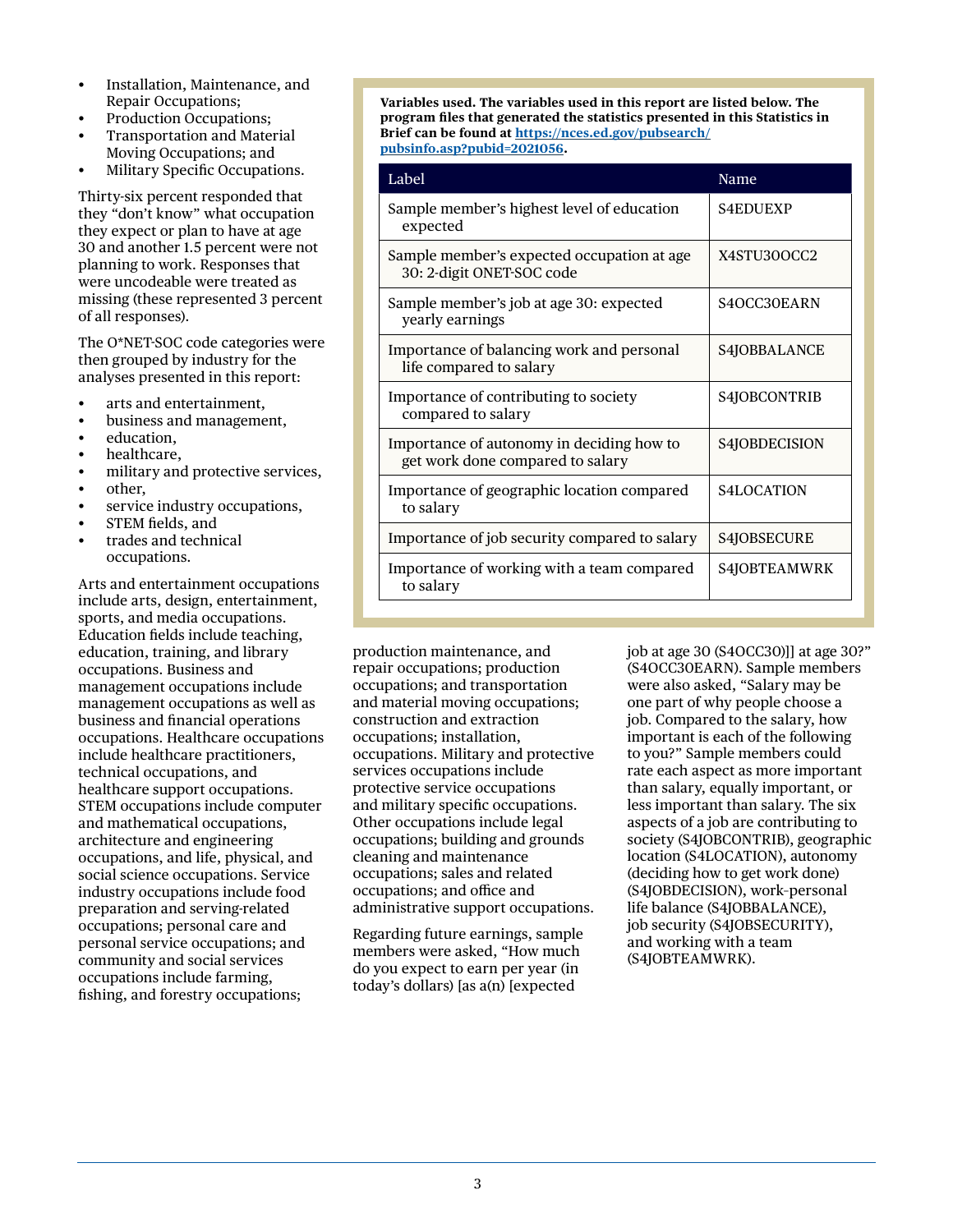# **Appendix A. Data Tables**

**Table A-1. Percentage distribution of 2009 ninth-graders, by 2016 planned job at age 30**

| Expected education and planned job at age 30   | <b>Percent</b> | Standard error |
|------------------------------------------------|----------------|----------------|
| Wrote in a job title for planned job at age 30 | 62.8           | 0.67           |
| Don't know                                     | 35.7           | 0.66           |
| Not planning to work at age 30                 | $1.5\,$        | 0.18           |

SOURCE: U.S. Department of Education, National Center for Education Statistics, High School Longitudinal Study of 2009 (HSLS:09) Second Follow-Up.

#### **Table A-2. Percentage distribution of 2009 ninth-graders, by 2016 highest level of education expected and planned job industry at age 30**

| Planned job at age 30                    | Percent | Standard error |  |  |  |  |
|------------------------------------------|---------|----------------|--|--|--|--|
| <b>Total</b>                             | 100.0   | t              |  |  |  |  |
| Highest level of education expected      |         |                |  |  |  |  |
| High school diploma, equivalent, or less | 7.2     | 0.36           |  |  |  |  |
| Some college                             | 11.0    | 0.47           |  |  |  |  |
| Associate's degree                       | 8.5     | 0.45           |  |  |  |  |
| Bachelor's degree                        | 29.3    | 0.66           |  |  |  |  |
| More than a bachelor's degree            | 30.5    | 0.91           |  |  |  |  |
| Don't know                               | 13.4    | 0.46           |  |  |  |  |
| Planned job industry at age 30           |         |                |  |  |  |  |
| Arts and entertainment                   | 4.2     | 0.24           |  |  |  |  |
| Business and management                  | 10.9    | 0.47           |  |  |  |  |
| Education                                | 4.6     | 0.33           |  |  |  |  |
| Healthcare                               | 16.2    | 0.71           |  |  |  |  |
| Military and protective services         | 3.9     | 0.26           |  |  |  |  |
| Service                                  | 4.7     | 0.23           |  |  |  |  |
| <b>STEM</b>                              | 7.9     | 0.34           |  |  |  |  |
| <b>Trades and technical</b>              | 6.9     | 0.39           |  |  |  |  |
| Other                                    | 4.6     | 0.25           |  |  |  |  |
| Don't know                               | 36.2    | 0.66           |  |  |  |  |

† Not applicable.

NOTE: Detail may not sum to 100 because of rounding. Arts and entertainment includes arts, design, entertainment, sports, and media occupations. Education includes teaching, education, training, and library occupations. Healthcare includes healthcare practitioners and technical and healthcare support. Service includes food preparation and serving-related occupations, personal care and service, and community and social services. STEM refers to science, technology, engineering, and mathematics and includes computer and mathematical architecture and engineering, and life/physical/social science occupations. Trades and technical includes installation, maintenance, and repair; production; transportation and material moving; farming, fishing, and forestry; and construction and extraction. Other includes legal occupations, building/grounds cleaning and maintenance, sales and related occupations, and office and administrative support occupations.

SOURCE: U.S. Department of Education, National Center for Education Statistics, High School Longitudinal Study of 2009 (HSLS:09) Second Follow-Up.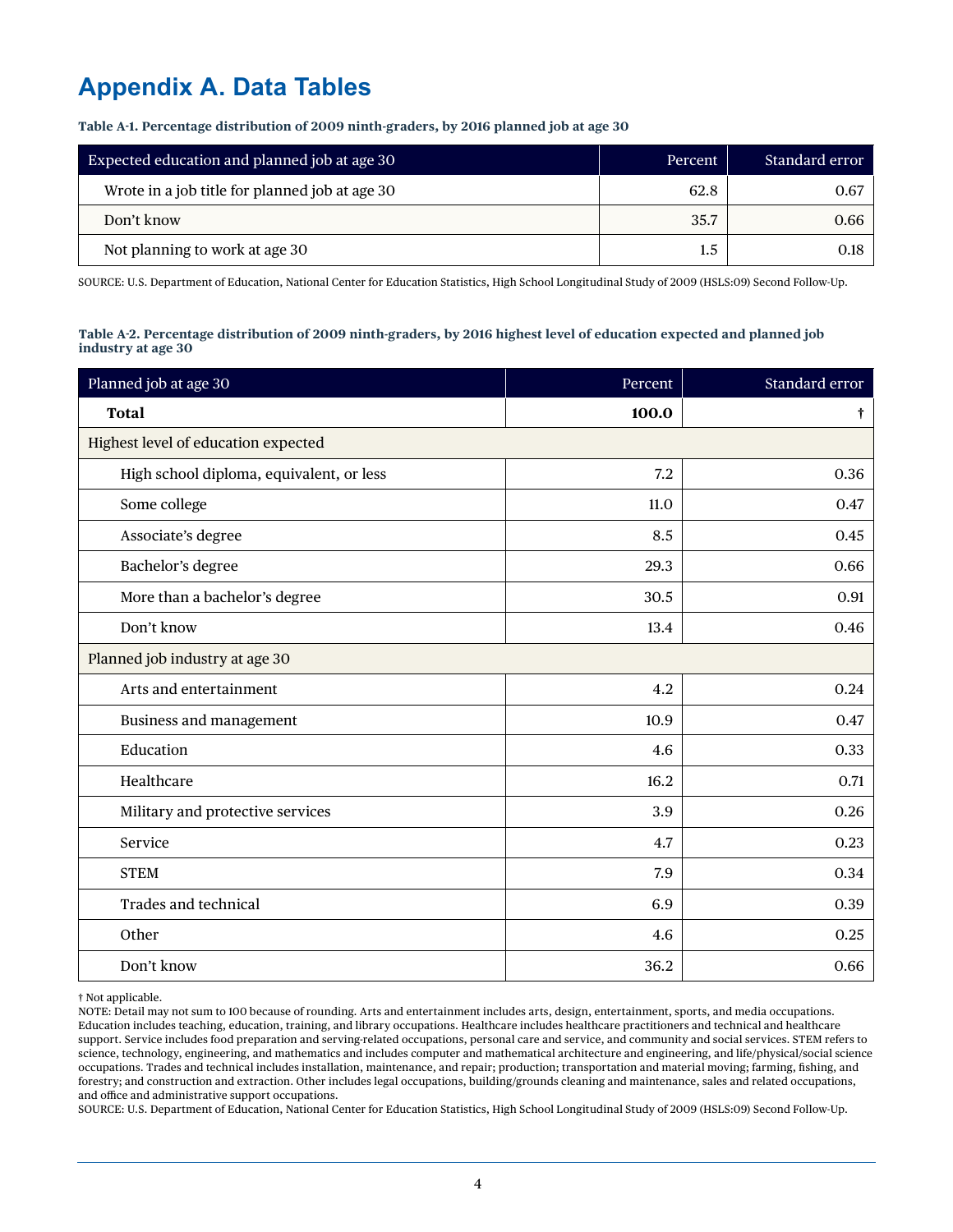**Table A-3. Median expected yearly earnings at age 30 of 2009 ninth-graders, by 2016 highest level of education expected and planned job industry at age 30**

| Expected education level and planned job | Median   | Standard error |  |  |  |  |
|------------------------------------------|----------|----------------|--|--|--|--|
| <b>Total</b>                             | \$60,000 | \$630          |  |  |  |  |
| Highest level of education expected      |          |                |  |  |  |  |
| High school diploma, equivalent, or less | 40,000   | 2,590          |  |  |  |  |
| Some college                             | 50,000   | 3,240          |  |  |  |  |
| Associate's degree                       | 49,000   | 2,260          |  |  |  |  |
| Bachelor's degree                        | 60,000   | 320            |  |  |  |  |
| More than a bachelor's degree            | 70,000   | 970            |  |  |  |  |
| Don't know                               | 50,000   | 1,680          |  |  |  |  |
| Planned job industry at age 30           |          |                |  |  |  |  |
| Arts and entertainment                   | 56,000   | 4,300          |  |  |  |  |
| Business and management                  | 70,000   | 2,700          |  |  |  |  |
| Education                                | 45,000   | 1,400          |  |  |  |  |
| Healthcare                               | 60,000   | 3,200          |  |  |  |  |
| Military and protective services         | 50,000   | 1,700          |  |  |  |  |
| Service                                  | 40,000   | 2,600          |  |  |  |  |
| <b>STEM</b>                              | 75,000   | 3,100          |  |  |  |  |
| <b>Trades and technical</b>              | 56,000   | 3,900          |  |  |  |  |
| Other                                    | 60,000   | 4,500          |  |  |  |  |
| Don't know                               | 50,000   | 2,400          |  |  |  |  |

NOTE: Arts and entertainment includes arts, design, entertainment, sports, and media occupations. Education includes teaching, education, training, and library occupations. Healthcare includes healthcare practitioners and technical and healthcare support. Service includes food preparation and servingrelated occupations, personal care and service, and community and social services. STEM refers to science, technology, engineering, and mathematics and includes computer and mathematical architecture and engineering, and life/physical/social science occupations. Trades and technical includes installation, maintenance, and repair; production; transportation and material moving; farming, fishing, and forestry; and construction and extraction. Other includes legal occupations, building/grounds cleaning and maintenance, sales and related occupations, and office and administrative support occupations. SOURCE: U.S. Department of Education, National Center for Education Statistics, High School Longitudinal Study of 2009 (HSLS:09) Second Follow-Up.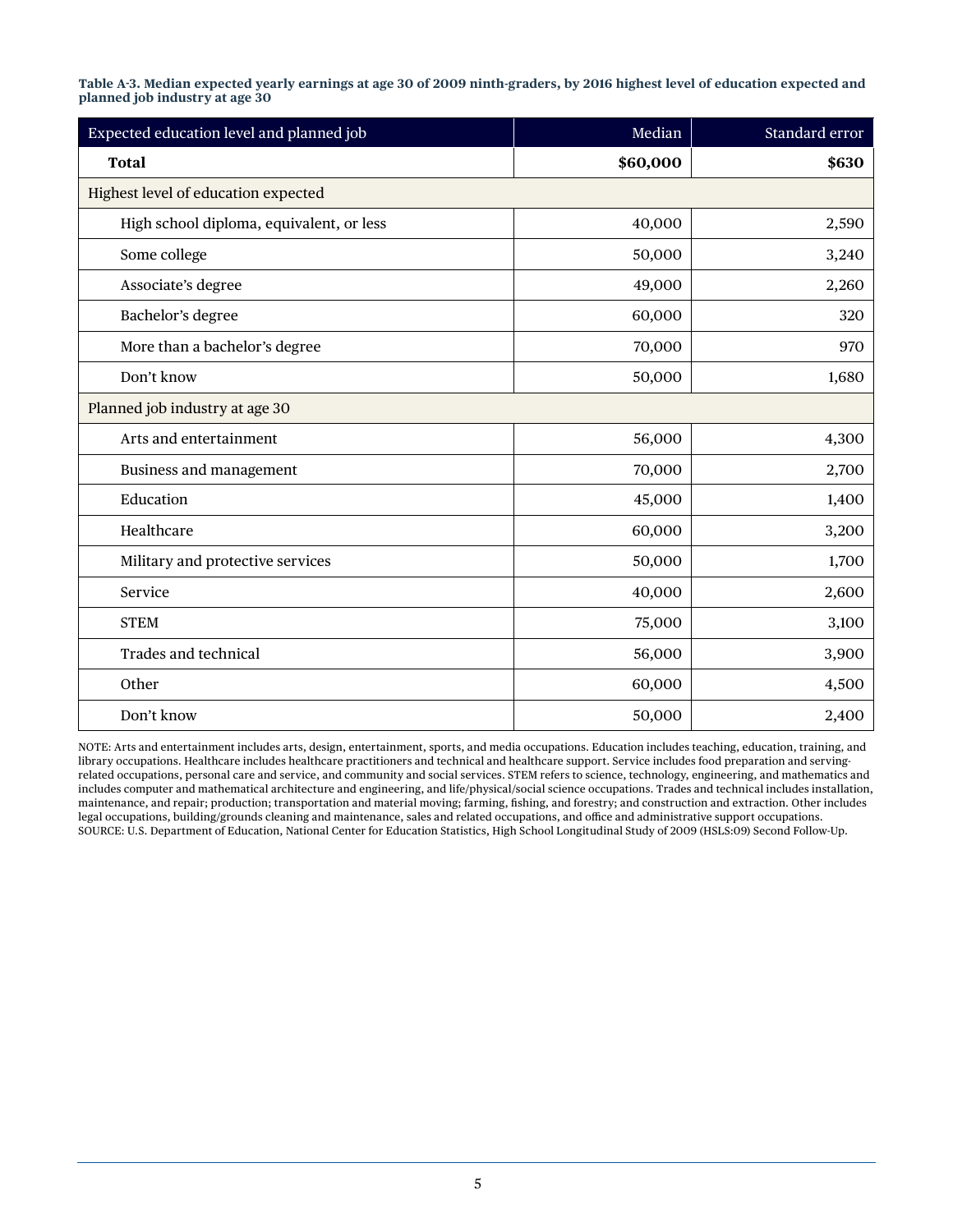**Table A-4. Percentage of 2009 ninth-graders in 2016 rating the importance of selected aspects of a job compared to salary**

|                                              | More important<br>than salary |                   | <b>Equally important</b><br>as salary |                   | Less important<br>than salary |                   |
|----------------------------------------------|-------------------------------|-------------------|---------------------------------------|-------------------|-------------------------------|-------------------|
| Aspects of a job                             | Percent                       | Standard<br>error | Percent                               | Standard<br>error | Percent                       | Standard<br>error |
| Working with a team                          | 16.6                          | 0.55              | 54.2                                  | 0.77              | 29.1                          | 0.70              |
| Geographic location                          | 18.4                          | 0.52              | 52.2                                  | 0.67              | 29.4                          | 0.56              |
| Autonomy in deciding how to get<br>work done | 28.0                          | 0.69              | 58.9                                  | 0.68              | 13.1                          | 0.44              |
| Contributing to society                      | 32.8                          | 0.63              | 52.4                                  | 0.73              | 14.8                          | 0.45              |
| Balancing work and personal life             | 39.0                          | 0.71              | 54.7                                  | 0.69              | 6.3                           | 0.34              |
| Job security                                 | 44.0                          | 0.68              | 52.0                                  | 0.72              | 4.0                           | 0.27              |

NOTE: Detail may not sum to 100 because of rounding.

SOURCE: U.S. Department of Education, National Center for Education Statistics, High School Longitudinal Study of 2009 (HSLS:09) Second Follow-Up.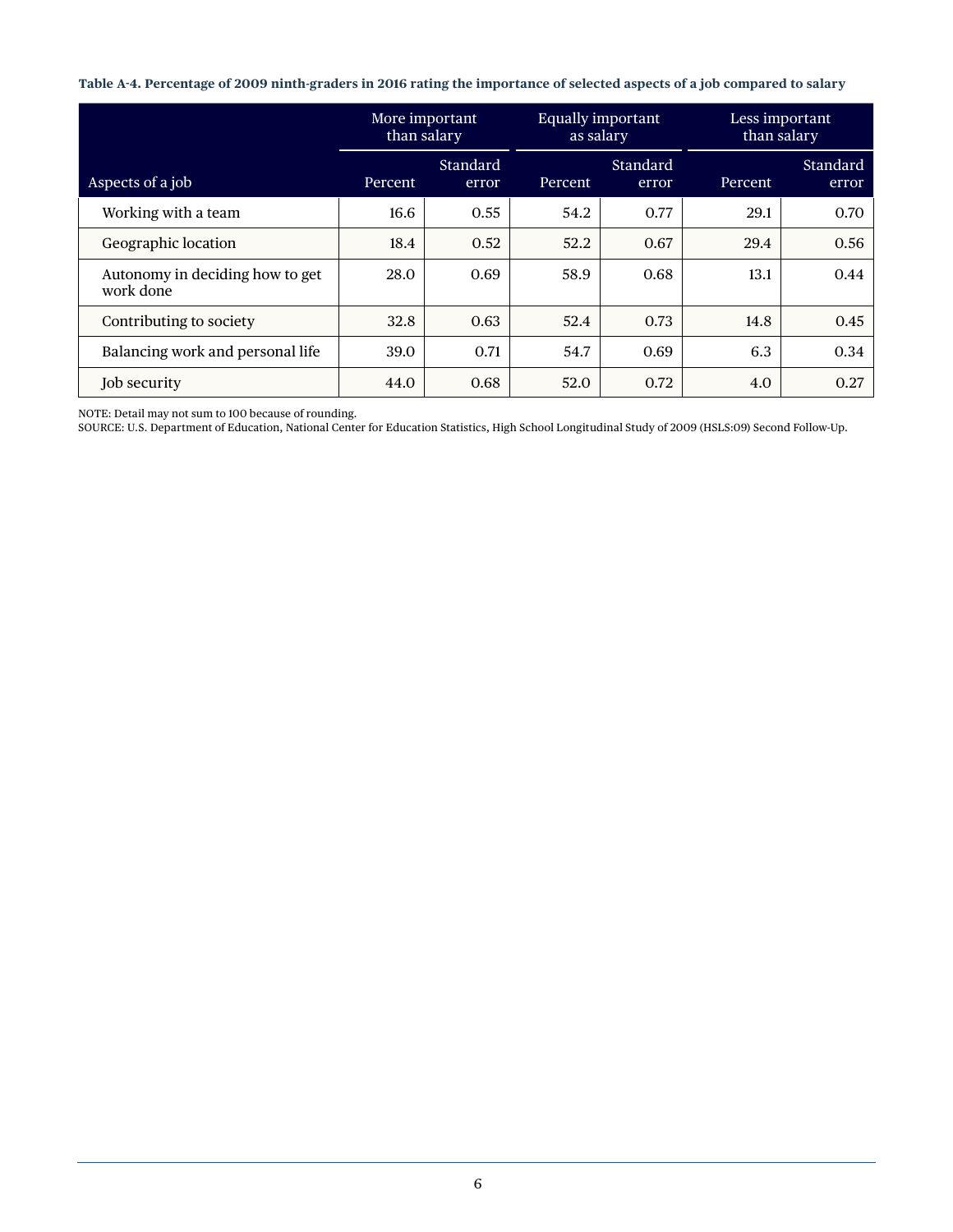| Table A-5. Percentage distribution of 2009 ninth-graders' ratings of the importance of job security, contributing to society, |
|-------------------------------------------------------------------------------------------------------------------------------|
| and working with a team compared to salary, by 2016 planned job industry                                                      |

|                                                               |         | More important<br>than salary | <b>Equally important</b><br>as salary |                   | Less important<br>than salary |                   |
|---------------------------------------------------------------|---------|-------------------------------|---------------------------------------|-------------------|-------------------------------|-------------------|
| Rating of importance of aspects<br>of jobs compared to salary | Percent | Standard<br>error             | Percent                               | Standard<br>error | Percent                       | Standard<br>error |
| Job security                                                  |         |                               |                                       |                   |                               |                   |
| Arts and entertainment                                        | 34.9    | 2.18                          | 57.6                                  | 2.41              | 7.4                           | 1.54              |
| Business and management                                       | 50.0    | 1.79                          | 45.7                                  | 1.80              | 4.3                           | 0.88              |
| Education                                                     | 50.5    | 3.07                          | 48.0                                  | 3.13              | $1.5$ !                       | 0.49              |
| Healthcare                                                    | 49.6    | 1.69                          | 47.9                                  | 1.72              | 2.6                           | 0.68              |
| Military and protective services                              | 50.6    | 4.73                          | 45.8                                  | 4.69              | $3.5$ !                       | 1.70              |
| Service                                                       | 42.9    | 3.40                          | 52.7                                  | 3.39              | 4.4                           | 0.92              |
| <b>STEM</b>                                                   | 49.0    | 2.05                          | 45.7                                  | 2.15              | 5.3                           | 0.94              |
| Trades and technical                                          | 47.8    | 2.26                          | 47.8                                  | 2.12              | 4.4                           | 1.04              |
| Other                                                         | 42.0    | 2.84                          | 54.0                                  | 2.75              | 4.0                           | 0.90              |
| Don't know                                                    | 37.9    | 1.15                          | 58.0                                  | 1.23              | 4.1                           | 0.42              |
| Contributing to society                                       |         |                               |                                       |                   |                               |                   |
| Arts and entertainment                                        | 37.1    | 2.64                          | 50.4                                  | 2.65              | 12.5                          | 1.85              |
| Business and management                                       | 29.6    | 1.73                          | 52.0                                  | 1.91              | 18.4                          | 1.47              |
| Education                                                     | 63.8    | 2.19                          | 32.8                                  | 2.17              | 3.4                           | 0.87              |
| Healthcare                                                    | 43.2    | 1.69                          | 50.0                                  | 1.65              | 6.8                           | 0.79              |
| Military and protective services                              | 45.5    | 3.70                          | 47.3                                  | 3.95              | 7.1                           | 1.66              |
| Service                                                       | 45.1    | 3.13                          | 47.2                                  | 2.89              | 7.7                           | 1.41              |
| <b>STEM</b>                                                   | 36.0    | 2.24                          | 46.0                                  | 2.45              | 18.0                          | 1.53              |
| Trades and technical                                          | 22.2    | 2.12                          | 55.8                                  | 2.39              | 22.0                          | 2.09              |
| Other                                                         | 28.4    | 2.46                          | 56.1                                  | 2.92              | 15.6                          | 2.08              |
| Don't know                                                    | 23.5    | 0.98                          | 57.9                                  | 1.16              | 18.6                          | 0.86              |
| Working with a team                                           |         |                               |                                       |                   |                               |                   |
| Arts and entertainment                                        | 18.1    | 2.16                          | 51.3                                  | 2.47              | 30.6                          | 2.41              |
| Business and management                                       | 18.5    | 1.68                          | 52.1                                  | 2.11              | 29.5                          | 1.78              |
| Education                                                     | 20.0    | 2.13                          | 48.7                                  | 2.48              | 31.3                          | 2.10              |
| Healthcare                                                    | 18.3    | 1.23                          | 56.5                                  | 1.85              | 25.2                          | 1.53              |
| Military and protective services                              | 31.8    | 3.96                          | 48.0                                  | 3.80              | 20.2                          | 2.90              |
| Service                                                       | 18.6    | 2.58                          | 53.4                                  | 3.12              | 28.0                          | 3.00              |

See notes at end of table.